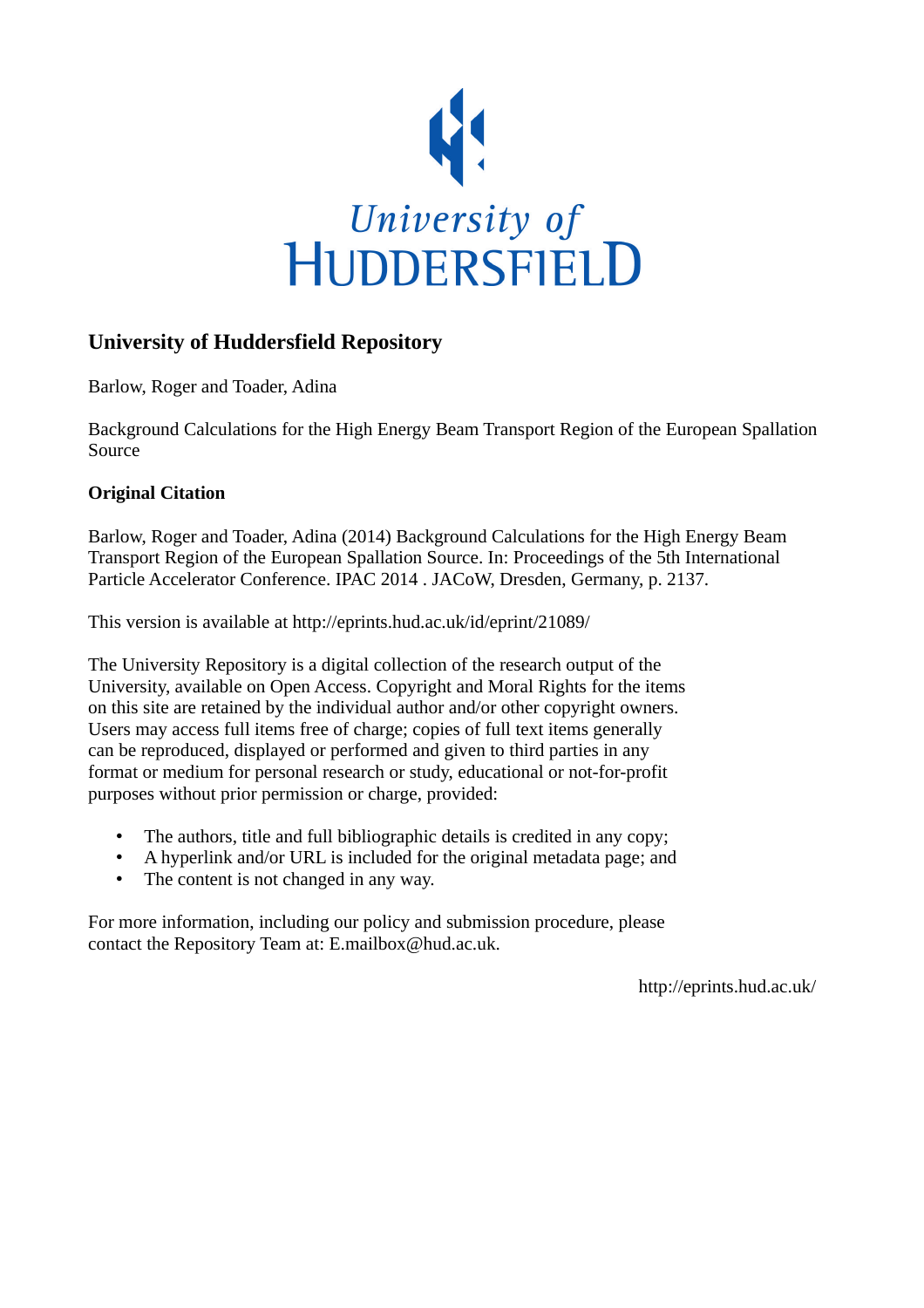## **BACKGROUND CALCULATIONS FOR THE HIGH ENERGY BEAM TRANSPORT REGION OF THE EUROPEAN SPALLATION SOURCE**

R. J. Barlow<sup>∗</sup> , A. M. Toader, University of Huddersfield, UK L. Tchelidze, ESS, Lund, Sweden H. D. Thomsen, ISA, Aarhus, Denmark

#### *Abstract*

Expected backgrounds in the final accelerator-to-target region of the European Spallation Source, to be built in Lund, Sweden, have been calculated using the MCNPX program. We consider the effects of losses from the beam, both along the full length and localised at the bending magnets, and also backsplash from the target. The prompt background is calculated, and also the residual dose, as a function of time, arising from activation of the beam components. Activation of the air is also determined. The model includes the focussing and rasterising magnets, and shows the effects of the concrete walls of the tunnel. We give the implications for the design and operation of the accelerator.

## **THE PROBLEM**

The European Spallation Source (ESS) will shortly begin construction at Lund, Sweden [1]. The final high energy beam transport (HEBT) region is some 50 m long, keeping the possibility open for upgrades, and the proton beam travels through it at full energy. The region is also close to the target monolith. Both these sources have the potential to produce significant background radiation in this region, with consequences for apparatus and access.

We use the MCNPX code [2] to simulate the interactions. Because the effects considered are due to a very small fraction of a very large number of interactions, significant computation time is needed, even though variance reduction techniques are used. The default cross sections are used, however the neutron energy-to-dose conversion factor is modified by a standard form in use by at ESS.

We evaluate effects due to two sources: (i) losses from the beam pipe, normalised to the nominal maximum loss of 1 W/m, between 60 m and 17 m upstream of the target, and (ii) backsplash from the target, normalised to a power of 5 MW. For both of these we calculate (i) the prompt dose due to neutrons and photons produced during operation and (ii) the delayed dose due to photons from activated nuclei, assuming 100 hours of continuous running followed a 4 hour delay. The proton energy was taken as 2 GeV.

We have adapted the standard ESS MCNP geometry deck (Target Station Monolith 13/03/18) as shown in Fig. 1, by the addition of

- A stainless steel beam pipe 2 mm thick and 60 mm in radius, from the final dog-leg to the target monolith
- 6 Quadrupole focussing magnets, with iron yokes and copper windings shown in Fig. 2
- <sup>∗</sup> R.Barlow@hud.ac.uk
- 8 small rectangular raster dipole magnets (four horizontal and four vertical), also of iron and copper, shown (not to scale) in the same figure. In this region the beam pipe is ceramic (taken as  $Al_2O_3$ ), 8 mm thick and 40 mm in radius
- A concrete wall , between the last magnet and the monolith, 3 m wide, 3.5 m high and 2 m thick. Here the steel beam pipe is 20 mm in radius leaving 3 mm between the pipe and the concrete. Variations in wall thickness were considered.
- A concrete wall to the tunnel, 1 m thick. This can act as a funnel for backsplash neutrons.



Figure 1: The HEBT line. (Construction lines are shown).

For the activation we consider the isotopes shown in Table 1, which have relevant half-lives and occur in non-negligible amounts in the components

Table 1: Isotopes

| <b>Isotope</b>   | $E_\gamma$ | $\tau_{\frac{1}{2}}$ | <b>Parent</b>                    | <b>Found in</b> |
|------------------|------------|----------------------|----------------------------------|-----------------|
|                  | MeV        |                      |                                  |                 |
| ${}^{57}Co$      | 0.12       | 272 d                | $58$ Ni $(n,d)$                  | Steel           |
| 58 <sub>Co</sub> | 0.81       | 71 d                 | $58$ Ni $(n, p)$                 | Steel           |
| ${}^{60}Co$      | 1.1, 1.3   | 5.3 y                | ${}^{63}Cu(n,\alpha)$            | Copper          |
| 54Mn             | 0.85       | 312 d                | $54\text{Fe}(n,p)$               | Iron+Steel      |
| $56$ Mn          | 0.83, 1.8  | 2.6h                 | $55Mn(n,\gamma)$                 | <b>Steel</b>    |
| $^{22}$ Na       | 0.51, 1.3  | 2.6y                 | $^{23}Na(n,2n)$                  | Concrete        |
| $^{24}$ Na       | 1.4, 2.8   | 15 <sub>h</sub>      | <sup>23</sup> Na $(n, \gamma)$ , | Concrete.       |
|                  |            |                      | <sup>27</sup> Al( $n, \alpha$ )  | Ceramic         |



Figure 2: Quad and raster magnets.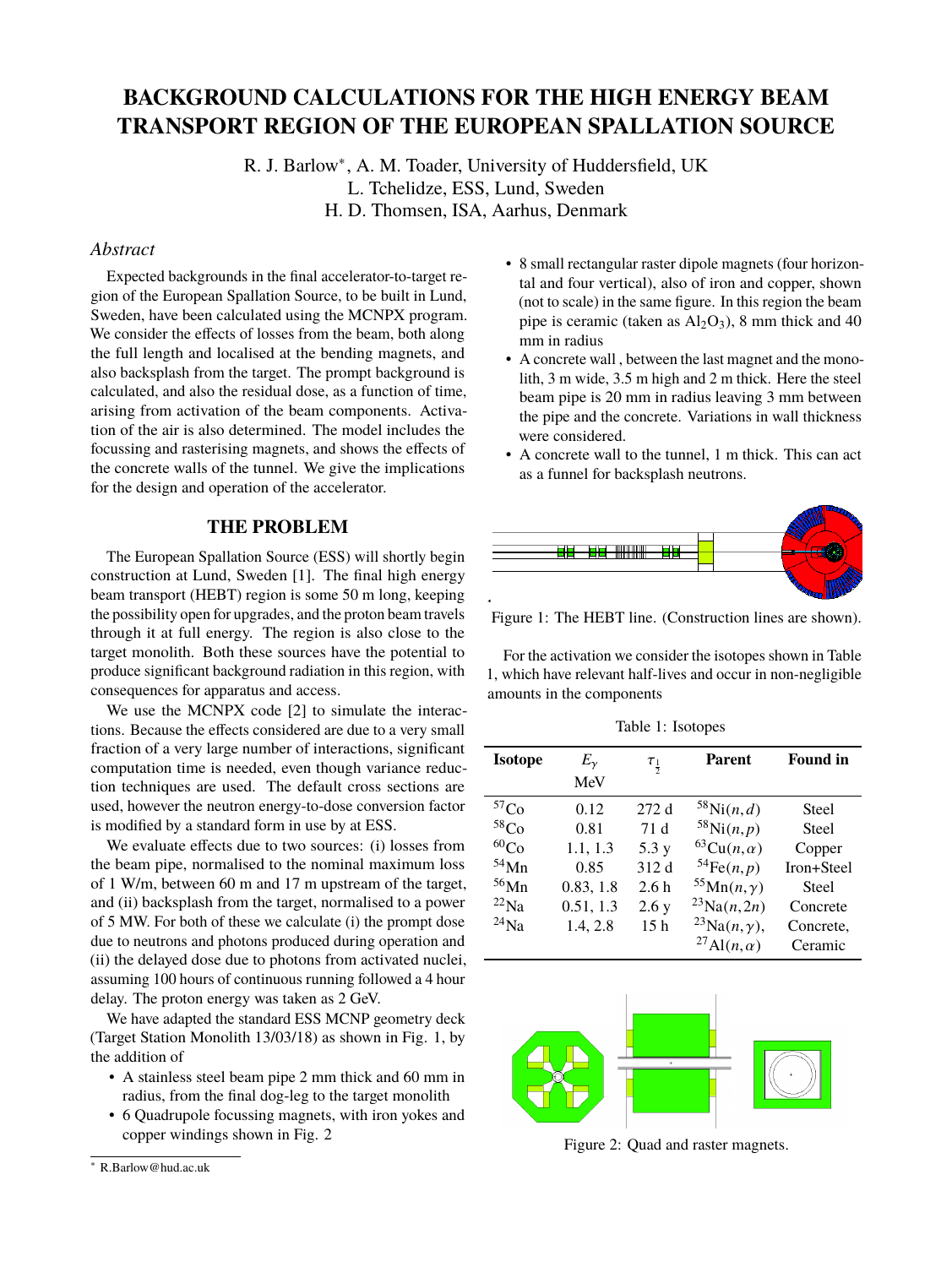#### **RESULTS**

Results are typicallly obtained by simulating 1.25 M source protons in 25 separate jobs, the results of which were combined. For backsplash simulations (which are slower than beam losses) this takes around 12 hours. Variance reduction was achieved by ascribing greater importance to geometrical regions between the target and the beam entrance and results with a quoted error of a few percent were achieved.

## *Prompt Rates from the Target*

Fig. 3 shows the neutron flux produced from backscattering from the target, considering a vertical slice through the beam axis. Note the difference in scales on this plot: it shows the 55m length of the HEBT horizontally and the 8m height of the tunnel plus surrounding concrete vertically. The shielding wall is made from standard 'ordinary' concrete [3] with a density of  $2.35 \text{g/cm}^3$ .

The greatest predicted flux value is  $5 \times 10^{11}$  neutrons per square cm per second, though this falls off very rapidly, particularly as a result of shielding by the 2 m thick neutron wall (at z=-16.7 m from the target as shown in Fig. 1). Some rescattering inside the tunnel from the surrounding wall is observed, but we find that very little flux emerges outside it.



Figure 3: Prompt neutron flux from backscatter.

## *Prompt Rates from the Beam*

Figs. 4 and 5 show the neutron and photon doses due to 1W/m beam losses. The neutron dose is higher than the photon dose peaking at  $1.4 \times 10^8$ , more typically  $10^5 \mu Sv/h$ , as opposed to a peak of  $2 \times 10^6$ , typically  $10^4$ . The pattern is similar: in both cases the magnets produce more activity by getting in the way of the escaping beam, rather than shielding from it. Changes to the uniform beam loss distribution did not produce great differences in the dose maps.



Figure 4: Prompt neutron dose from Beam Loss.



Figure 5: Prompt photon dose from Beam Loss.

We simulate the prompt dose level to which a human body would be exposed by placing a series of notional macrobodies (M), in the form of 30 cm cubes, 115 cm horizontally or vertically from the beam axis. Ten of these sets of 4 (M1 to M10) were placed at the (*z*) centre position corresponding to the quads and pairs of raster magnets: little difference was seen between values from the four as expected due to the approximate azimuthal symmetry. The results (with the MCNPX fractional error) are shown in Table 2.

Table 2: Prompt Neutron and Photon Dose at Macrobodies

| Macrobody      | Centre Position (z) | <b>Neutron Dose</b> | <b>Photon Dose</b> |
|----------------|---------------------|---------------------|--------------------|
|                | (m)                 | $(\mu S v/h)$       | $(\mu S v/h)$      |
| M <sub>1</sub> | $-35.77$            | 3.2702E+06 0.012    | 1.4179E+06 0.012   |
| M <sub>2</sub> | $-34.47$            | 1.6748E+06 0.014    | 7.6453E+05 0.009   |
| M <sub>3</sub> | $-31.47$            | 1.5593E+06 0.014    | 7.1419E+05 0.011   |
| M 4            | $-30.17$            | 1.1168E+06 0.008    | 5.3816E+05 0.010   |
| M 5            | $-27.98$            | 9.3542E+05 0.016    | 7.5993E+05 0.008   |
| M 6            | $-26.98$            | 9.4292E+05 0.011    | 8.2452E+05 0.008   |
| M 7            | $-25.46$            | $1.0024E + 060.010$ | 9.5055E+05 0.009   |
| M 8            | $-24.74$            | $1.0344E + 060.011$ | 9.4309E+05 0.014   |
| M9             | $-21.57$            | 1.8215E+06 0.012    | 9.0638E+05 0.012   |
| M 10           | $-20.21$            | 1.2181E+06 0.011    | 5.9517E+05 0.011   |

The concrete wall is designed to shield the magnets and accelerator components from the neutron backsplash. The thickness of the concrete wall reduces the effect, as one can